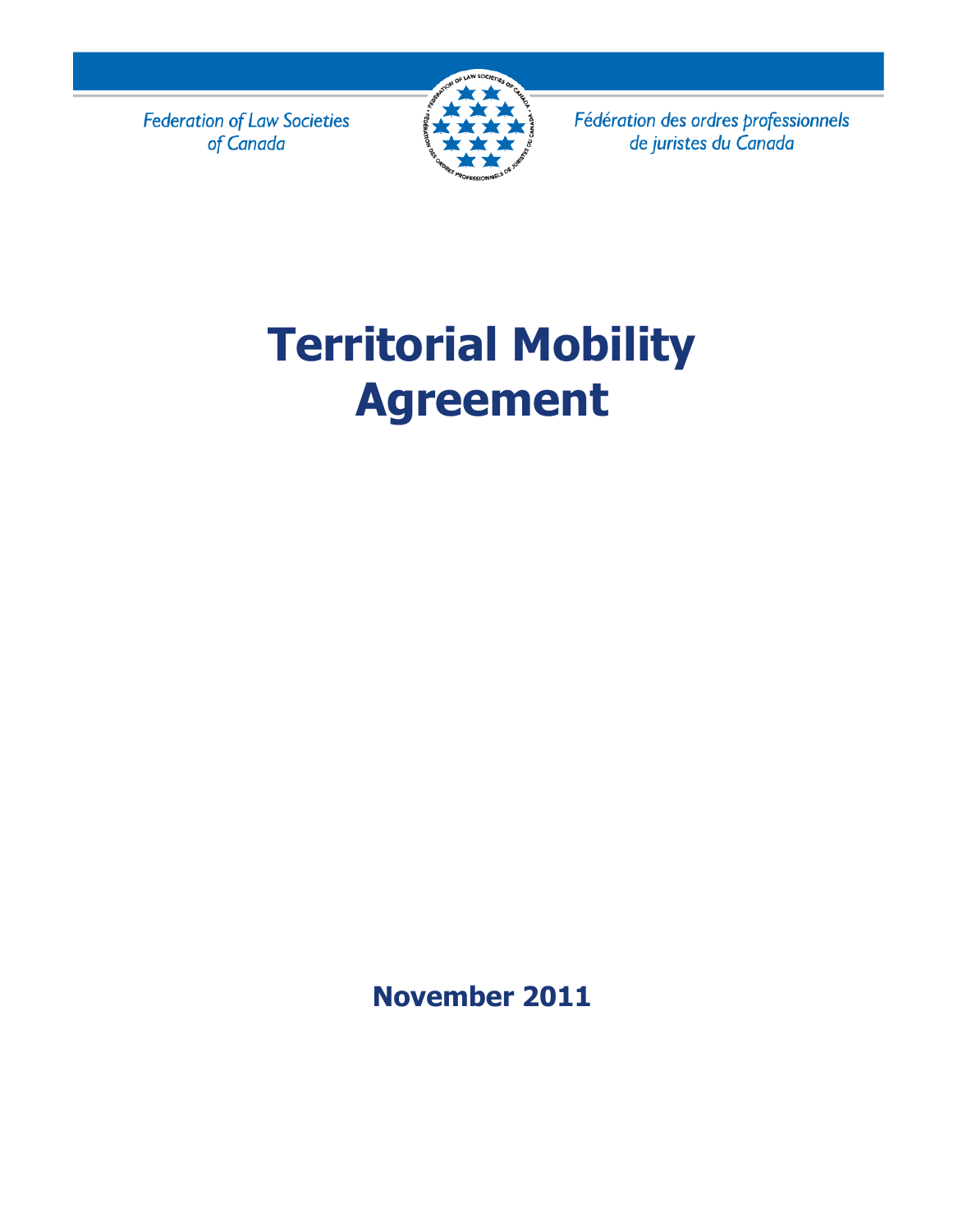# **FEDERATION OF LAW SOCIETIES OF CANADA**

# November , 2011

# **Introduction**

The purpose of this Agreement is to extend the scope of the National Mobility Agreement in facilitating permanent mobility of lawyers between Canadian jurisdictions.

While the signatories participate in this Agreement voluntarily, they intend that only lawyers who are members of signatories that have implemented reciprocal provisions in their jurisdictions will be able to take advantage of the provisions of this Agreement.

The signatories recognize that

- they have a duty to the Canadian public and to their members to regulate the inter-jurisdictional practice of law so as to ensure that their members practise law competently, ethically and with financial responsibility, including professional liability insurance and defalcation compensation coverage, in all jurisdictions of Canada,
- differences exist in the legislation, policies and programs pertaining to the signatories, particularly between common law and civil law jurisdictions, and
- it is desirable to facilitate a nationwide regulatory regime for the interjurisdictional practice of law to promote uniform standards and procedures, while recognizing the exclusive authority of each signatory within its own legislative jurisdiction.

# **Background**

In August, 2002, the Federation of Law Societies of Canada (the "Federation") approved the report of the National Mobility Task Force ("the Task Force") for the implementation of full mobility rights for Canadian lawyers. This led to adoption of the National Mobility Agreement by 10 law societies and its full implementation in nine jurisdictions. Since that time, all Canadian law societies have also signed the Quebec Mobility Agreement, which facilitates reciprocal mobility between Quebec and the common law jurisdictions.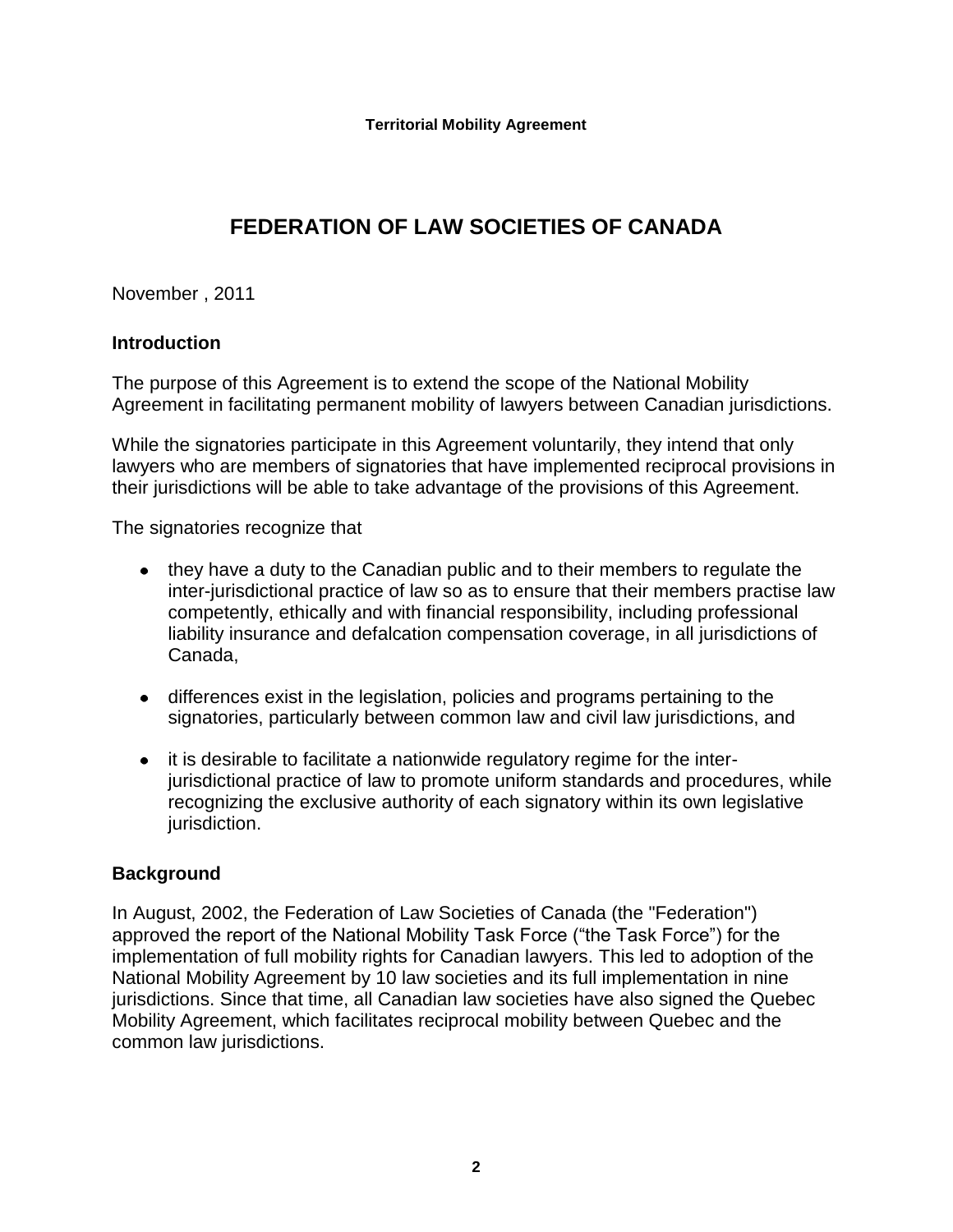# **Territorial Mobility Agreement**

The resolution adopted by the Federation in approving the Task Force report included an acknowledgement that "the unique circumstances of the law societies of Yukon, the Northwest Territories and Nunavut necessitate special considerations that could not be undertaken within the time frame prescribed in the Task Force's terms of reference, but should be undertaken in the future."

In 2005, an informal Territorial Mobility Group ("the Group") was formed with representatives of the Task Force, the law societies of the provinces in Western Canada and the law societies of the territories. The Group developed a proposal respecting territorial mobility to address the unique characteristics of the law societies of the territories. This agreement gives effect to the Group's proposal.

The purpose of this Agreement is to allow the law societies of the territories to participate in national mobility for lawyers to the extent possible for them, given their unique circumstances. Specifically, the signatories agree that the territorial law societies will participate in national mobility as reciprocating governing bodies with respect to permanent mobility, or transfer of lawyers from one jurisdiction to another, without a requirement that they participate in temporary mobility provisions.

The signatories to this Agreement who are not signatories to the National Mobility Agreement do not hereby subscribe to the provisions of the National Mobility Agreement, except as expressly stated in this Agreement.

THE SIGNATORIES AGREE AS FOLLOWS:

# **Definitions**

- **1.** In this Agreement, unless the context indicates otherwise:
	- **"governing body"** means the Law Society or Barristers' Society in a Canadian common law jurisdiction, and the Barreau;
	- **"home governing body"** means any or all of the governing bodies of the legal profession in Canada of which a lawyer is a member, and **"home jurisdiction"** has a corresponding meaning;
	- **"Inter-Jurisdictional Practice Protocol"** means the 1994 Inter-Jurisdictional Practice Protocol of the Federation of Law Societies of Canada, as amended from time to time;

**"lawyer"** means a member of a signatory governing body;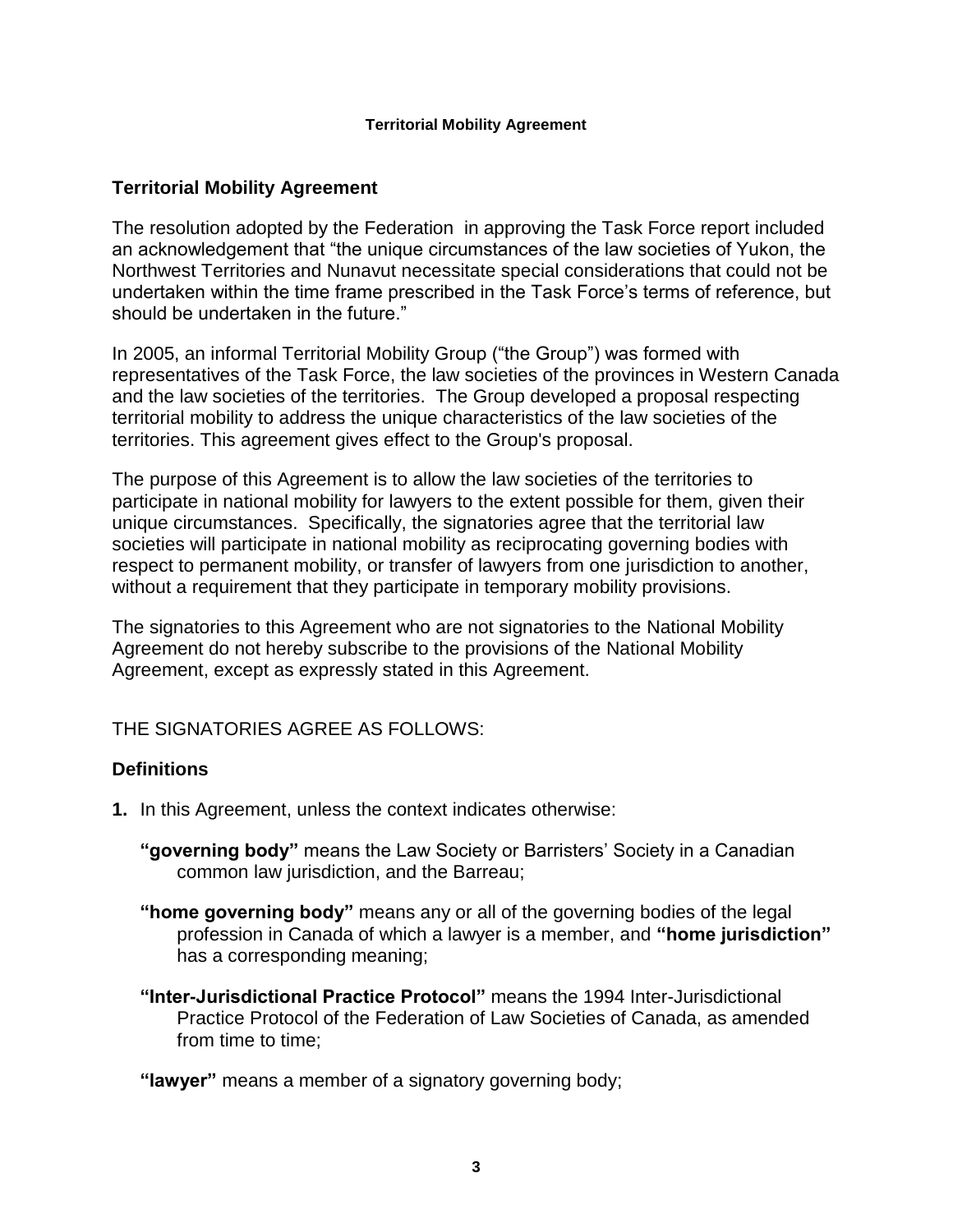- **"liability insurance"** means compulsory professional liability errors and omissions insurance required by a governing body;
- **"National Mobility Agreement"** or **"NMA"** means the 2002 National Mobility Agreement of the Federation of Law Societies of Canada, as amended from time to time;
- **"permanent mobility provisions"** means clauses 32 to 36, 39 and 40 of the National Mobility Agreement;
- **"practice of law"** has the meaning with respect to each jurisdiction that applies in that jurisdiction;
- **"Registry"** means the National Registry of Practising Lawyers established under clause 17 of the National Mobility Agreement;

# **General**

- **2.** The signatory governing bodies will
	- (a) use their best efforts to obtain from the appropriate legislative or supervisory bodies amendments to their legislation or regulations necessary or advisable in order to implement the provisions of this Agreement;
	- (b) amend their own rules, by-laws, policies and programs to the extent they consider necessary or advisable in order to implement the provisions of this Agreement;
	- (c) comply with the spirit and intent of this Agreement to facilitate mobility of Canadian lawyers in the public interest and strive to resolve any differences among them in that spirit and in favour of that intent; and
	- (d) work cooperatively to resolve all current and future differences and ambiguities in legislation, policies and programs regarding interjurisdictional mobility.
- **3.** Signatory governing bodies will subscribe to this Agreement and be bound by it by means of the signature of an authorized person affixed to any copy of this Agreement.
- **4.** A signatory governing body will not, by reason of this Agreement alone,
	- (a) grant to a lawyer who is a member of another governing body greater rights to provide legal services than are permitted to the lawyer by his or her home governing body; or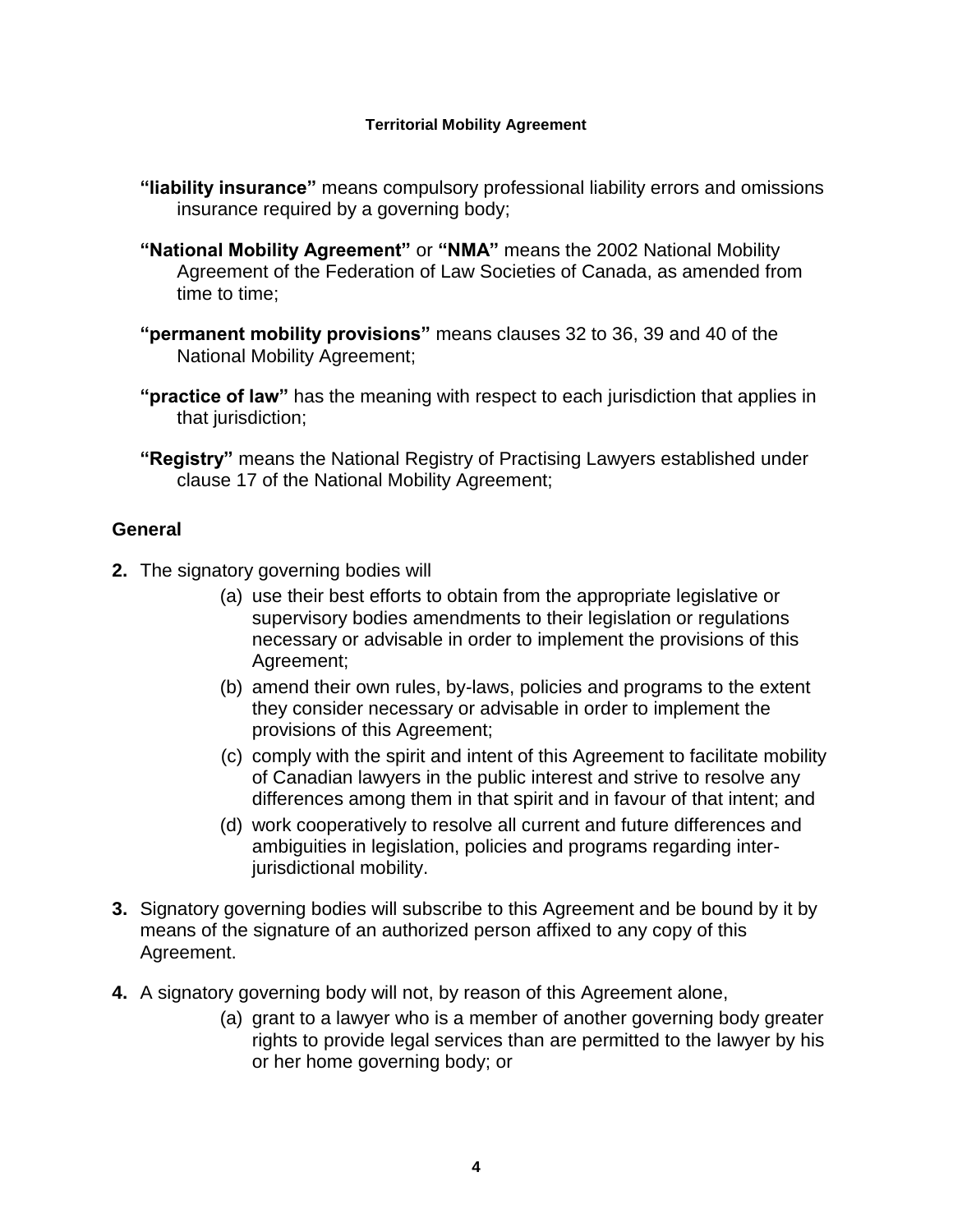- (b) relieve a lawyer of restrictions or limits on the lawyer's right to practise, except under conditions that apply to all members of the signatory governing body.
- **5.** Amendments made under clause 2(b) will take effect immediately on adoption with respect to members of signatory governing bodies that have adopted reciprocal provisions.

# **Permanent Mobility**

- **6.** The signatories that are signatories to the National Mobility Agreement agree to extend the application of the permanent mobility provisions of the National Mobility Agreement with respect to the territorial signatories to this Agreement.
- **7.** The territorial signatories agree to adopt and be bound by the permanent mobility provisions of the National Mobility Agreement.
- **8.** A signatory that has adopted regulatory provisions giving effect to the permanent mobility requirements of the National Mobility Agreement is a reciprocating governing body for the purposes of permanent mobility under this Agreement, whether or not the signatory has adopted or given effect to any other provisions of the National Mobility Agreement.

# **Transition Provisions**

- **9.** This Agreement is a multi-lateral agreement, effective respecting the governing bodies that are signatories, and it does not require unanimous agreement of Canadian governing bodies.
- **10.**Provisions governing permanent mobility in effect at the time that a governing body becomes a signatory to this Agreement will continue in effect: until this agreement is implemented.

# **Dispute Resolution**

**11.**Signatory governing bodies adopt and agree to apply provisions in the Inter-Jurisdictional Practice Protocol in respect of arbitration of disputes, specifically Clause 14 and Appendix 5 of the Protocol.

# **Withdrawal**

**12.**A signatory may cease to be bound by this Agreement by giving each other signatory written notice of at least one clear calendar year.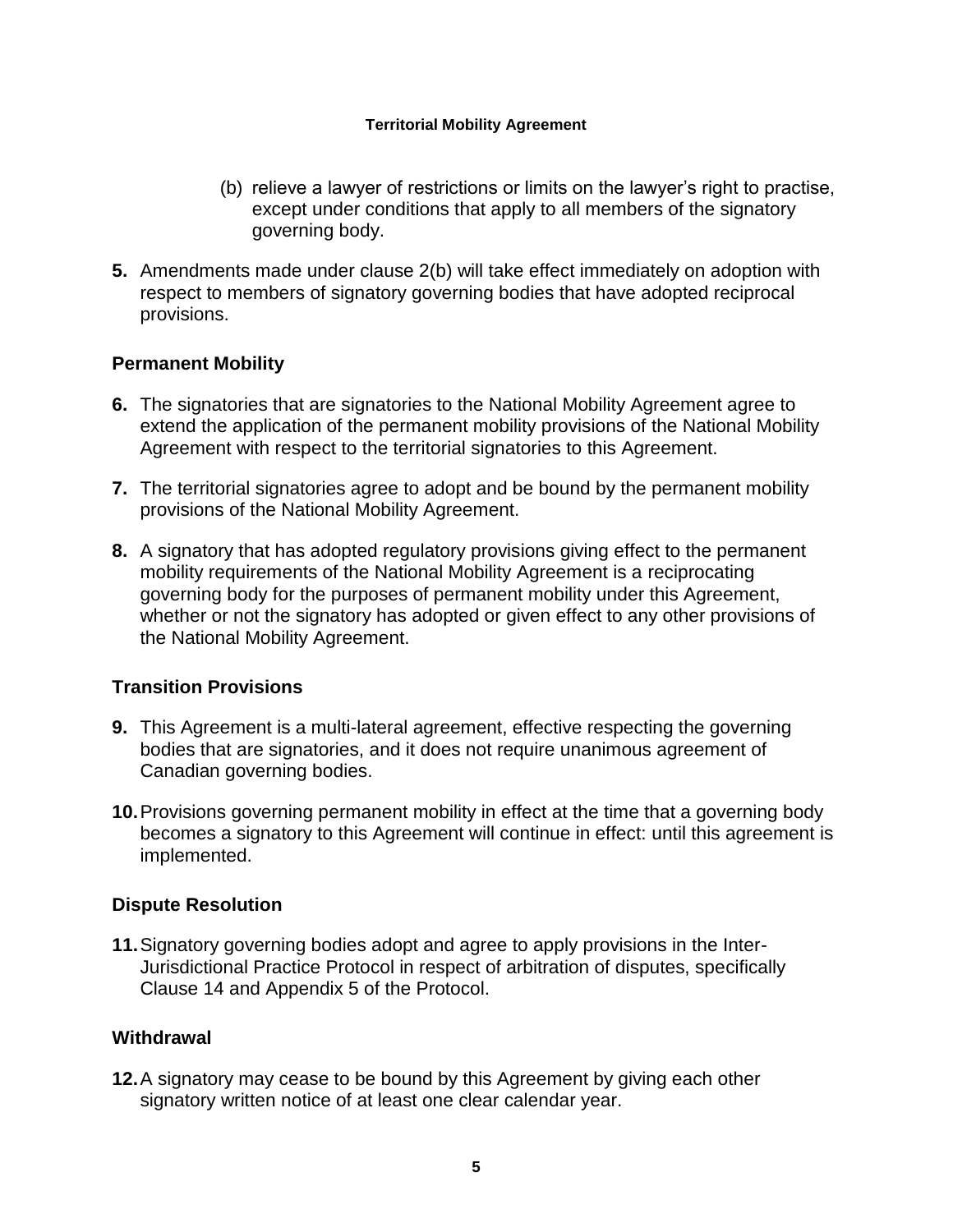**13.**A signatory that gives notice under clause 12 will immediately notify its members in writing of the effective date of withdrawal.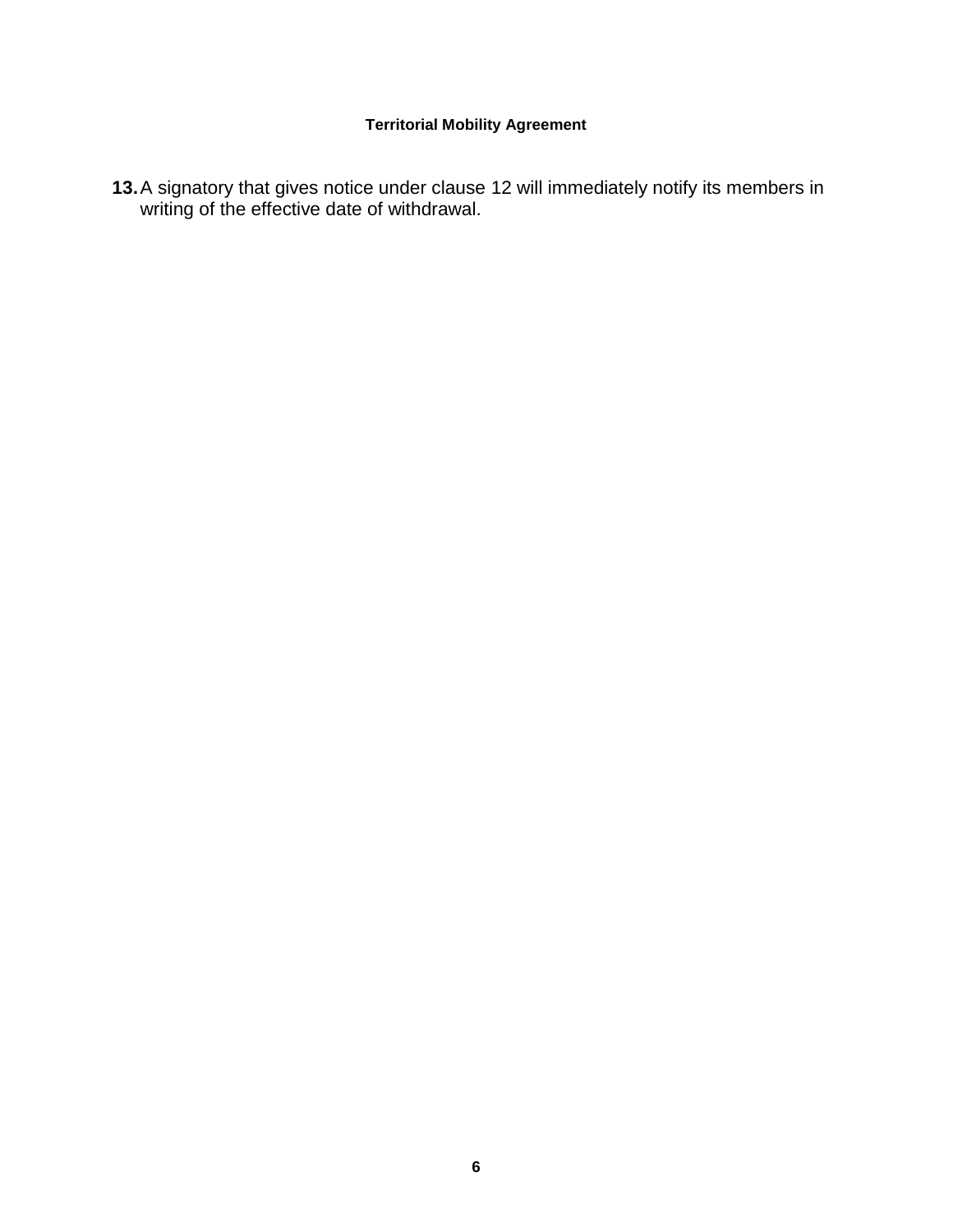| <b>Territorial Mobility Agreement</b>                        |                                                                                                                                                                                                                                                               |
|--------------------------------------------------------------|---------------------------------------------------------------------------------------------------------------------------------------------------------------------------------------------------------------------------------------------------------------|
| SIGNED on the day of                                         | , 2011.                                                                                                                                                                                                                                                       |
| Law Society of British Columbia Law Society of Alberta       |                                                                                                                                                                                                                                                               |
| Per: <u>Authorized Signatory</u>                             | Per: <u>Authorized Signatory</u>                                                                                                                                                                                                                              |
| <b>Law Society of Saskatchewan</b>                           | <b>Law Society of Manitoba</b>                                                                                                                                                                                                                                |
| Per: <u>Authorized Signatory</u>                             |                                                                                                                                                                                                                                                               |
| <b>Law Society of Upper Canada</b>                           | <b>Barreau du Québec</b>                                                                                                                                                                                                                                      |
| Per: ________________________<br><b>Authorized Signatory</b> | Per:<br>Authorized Signatory                                                                                                                                                                                                                                  |
| <b>Law Society of New Brunswick</b>                          | <b>Nova Scotia Barristers' Society</b>                                                                                                                                                                                                                        |
| <b>Authorized Signatory</b>                                  | Per: and the contract of the contract of the contract of the contract of the contract of the contract of the contract of the contract of the contract of the contract of the contract of the contract of the contract of the c<br><b>Authorized Signatory</b> |